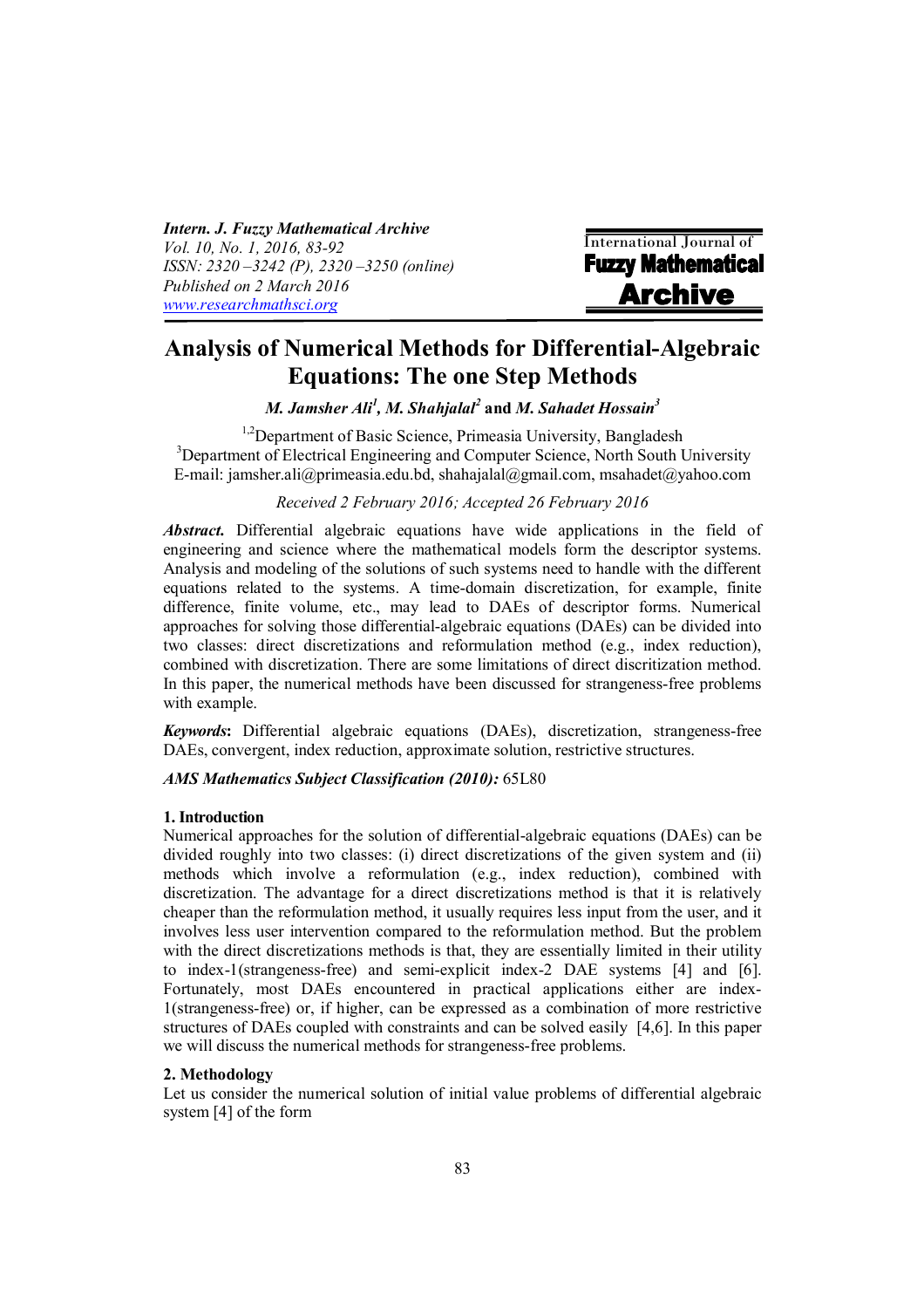$$
F(t, x, \dot{x}) = 0, \ x(t_0) = x_0 \tag{1}
$$

in the interval  $I = [t_0, T] \subset R$ . We denote by  $t_0 < t_1 < t_2 \ldots < t_N = T$  grid points in the interval *I* and by  $x_i$  approximations to the solution  $x(t_i)$ . We concentrate on a fixed step size, i.e., we use  $t_i = t_0 + ih$ ,  $i = 0, 1, ..., N$  and  $T - t_0 = Nh$ . We here note that this *N* is not the Nilpotent part of Weierstra ß canonical form [5]. We can distinguish the two meanings of *N* from the context.

# A *discretization method* for the solution of (1) is given by the iteration  $\aleph_{i+1} = \xi(t_i, \aleph_i; h)$  (2)

where they  $\aleph_i$  are the elements in some  $R^n$ , together with  $\aleph(t_i) \in R^n$  representing the actual solution at  $t_i$ . We are interested in the conditions that will make the methods convergence in the sense that  $\aleph_N$  tends to  $\aleph(t_N)$  when *h* tends to zero.

**Definition 2.1.** The discretization method (2) is said to be *consistent of order p* if 
$$
\|\aleph(t_{i+1}) - \xi(t_i, \aleph(t_i); h)\| \leq Ch^{p+1}
$$
 (3)

with a constant *C* independent of *h*.

**Definition 2.2.** The discretization method (2) is said to be *stable* if there exist a vector norm  $\|\cdot\|$  such that

$$
\left\| \xi(t_i, \aleph(t_i); h) - \xi(t_i, \aleph_i; h) \right\| \leq (1 + hk) \|\aleph(t_i) - \aleph_i\|
$$
 (4)

In this vector norm, with a constant *K* independent of *h*.

**Definition 2.3.** The discretization method (2) is said to be *convergent of order p* if 
$$
\|\aleph(t_N) - \aleph_N\| \leq Ch^p
$$
 (5)

with a constant *C* independent of *h*, provided that

$$
\|\aleph(t_0) - \aleph_0\| \leq \tilde{C}h^p \tag{6}
$$

with a constant  $\tilde{C}$  independent of *h*.

**Theorem 2.4.** If the discretization method (2) is stable and consistent of order p, it is convergent of order p.

Proof. We have

$$
\begin{aligned} \left\| \aleph(t_{i+1}) - \aleph_{i+1} \right\| &= \left\| \aleph(t_{i+1}) - \xi(t_i, \aleph(t_i); h) + \xi(t_i, \aleph(t_i); h) - \aleph_{i+1} \right\| \\ &\leq \left\| \aleph(t_{i+1}) - \xi(t_i, \aleph(t_i); h) \right\| + \left\| \xi(t_i, \aleph(t_i); h) - \aleph_{i+1} \right\| \\ &\leq C \, h^{p+1} + (1 + hk) \left\| \aleph(t_i) - \aleph_i \right\|. \end{aligned}
$$

It follows that

$$
\|\aleph(t_N) - \aleph_N \| \le C h^{p+1} + (1 + hk) \|\aleph(t_{N-1}) - \aleph_{N-1}\|
$$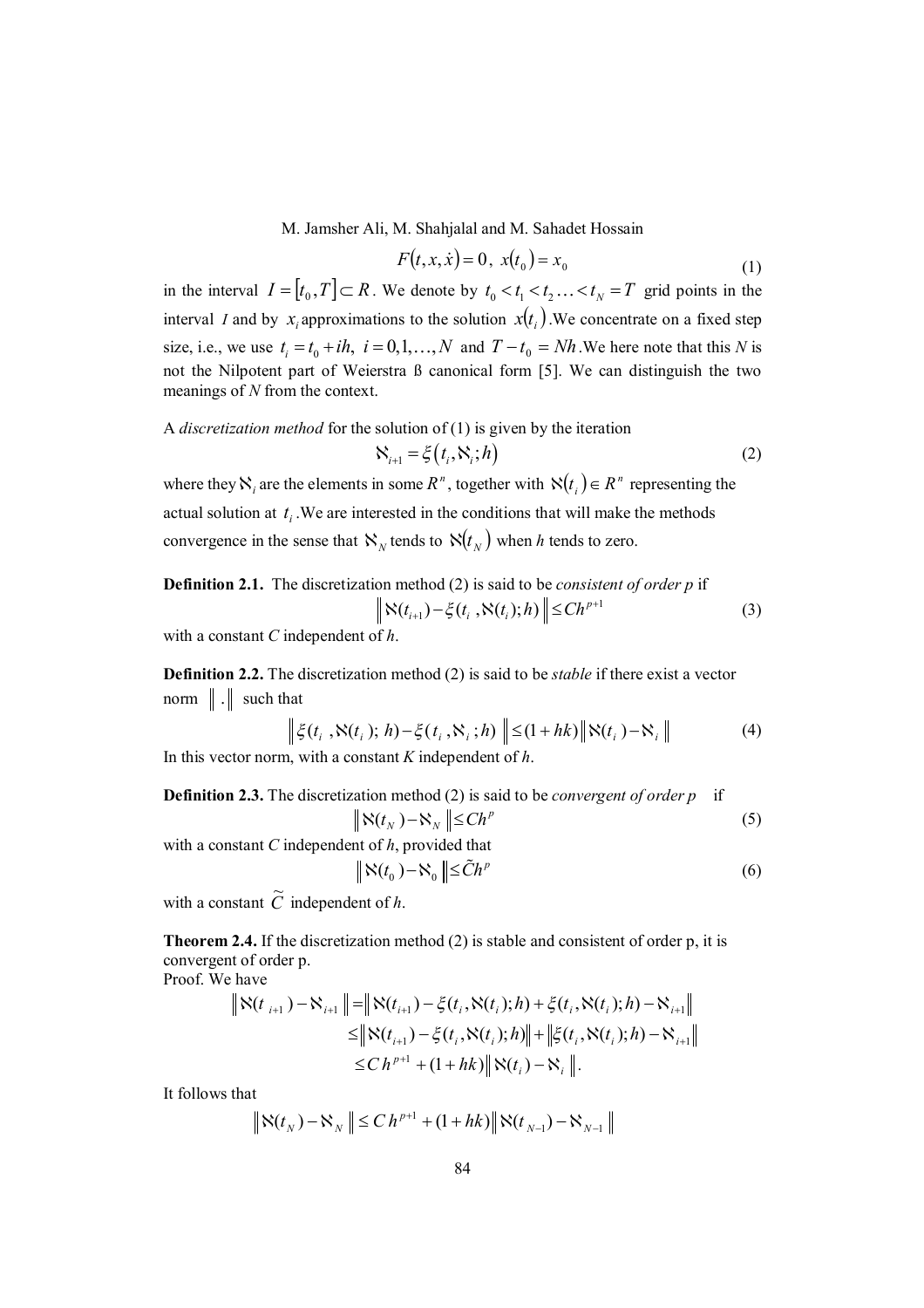$$
\leq C h^{p+1} + (1 + hk)(C h^{p+1} + (1 + hk) \|\aleph(t_{N-2}) - \aleph_{N-2}\|
$$
  
\n
$$
\leq C h^{p+1} + (1 + (1 + hk) + (1 + hk)^2 + ... + (1 + hk)^{N-1}) +
$$
  
\n
$$
(1 + hk)^N \|\aleph(t_0) - \aleph_0\|
$$
  
\n
$$
\leq C h^{p+1} \frac{(1 + hk)^N - 1}{(1 + hk) - 1} + (1 + hk)^N \widetilde{C} h^p
$$
  
\n
$$
\leq h^p \left(\frac{C}{k}\right) (1 + hk)^N - h^p \left(\frac{C}{k}\right) + (1 + hk)^N \widetilde{C} h^p
$$
  
\n
$$
= h^p \left(\frac{C}{k}\right) \left(1 + N.(hk) + \frac{N(N-1)}{2!} (hk)^2 + ... + (hk)^N\right)
$$
  
\n
$$
- h^p \left(\frac{C}{k}\right) + (1 + hk)^N \widetilde{C} h^p
$$
  
\n
$$
\leq \left(\frac{C}{k} + \widetilde{C}\right) \exp(Nhk) h^p \text{ (since, } (T - t_0) = Nh)
$$

Therefore

$$
\|\aleph(t_N)-\aleph_N\|=\left(\frac{C}{k}+\widetilde{C}\right)\exp\bigl(k(T-t_0)\bigr)h^p.
$$

#### **3.The Kronecker product**

When we study Runge-Kutta methods, it is convenient to describe the structure of matrices via the Kronecker product of two matrices. The Kronecker product of  $R = [r_{i,j}] \in \mathbb{C}^{k,l}$  with  $S \in \mathbb{C}^{m,n}$  is defined as the block matrix  $R \otimes S = [r_{i,j}] \in \mathbb{C}^{km,\ln}$ . Its main properties are given by the following lemma.

**Lemma 3.1.** The Kronecker product has the following properties:

i. Let matrices *U*, *V* and *R*, *S* such that the product *UR*, *VS* exist. Then,

$$
(U \otimes V)(R \otimes S) = UR \otimes VS \tag{7}
$$

**ii.** Let  $R \in \mathbb{C}^{k,l}$  and  $S \in \mathbb{C}^{m,n}$ . Considering  $R \otimes S$  as a block matrix consisting of blocks

of size  $m \times n$ , we define so-called perfect shuffle matrices  $\prod_1$  and  $\prod_2$  with respect to the rows and columns, respectively by the following process:

Take the first row/column of the first block, then the first row/column of the second block, and so on until the first row/column of the last block; continue in the same way with the second row/column of every block, until the last row/column of every block. With the so obtained permutation matrices  $\prod_1$  and  $\prod_2$ , we get

$$
\Pi_1^T (R \otimes S) \Pi_2 = S \otimes R \tag{8}
$$

If  $k = l$  and  $m = n$ , then  $\prod_{i} = \prod_{i}$  and the  $S \otimes R$  is similar to  $R \otimes S$ .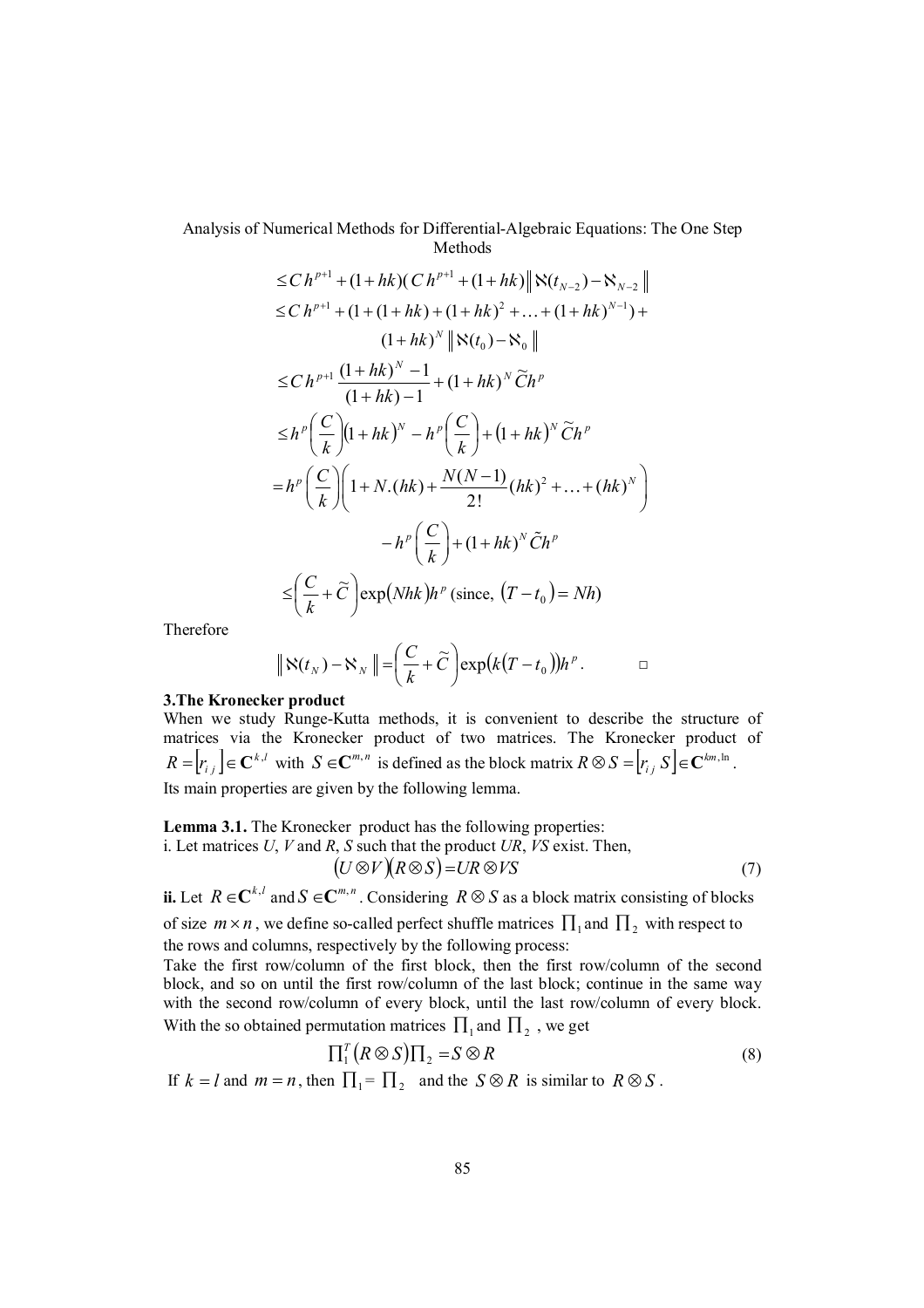### **4. Solution methods 4.1. One-step methods**

A one-step method for the computation of numerical approximation  $x_i$  to the values  $x(t_i)$  of a solution of x of an ordinary differential equation [1]  $\dot{x} = f(t, x)$  has the form

$$
x_{i+1} = x_i + h\phi(t_i, x_i; h) \tag{9}
$$

where  $\phi$  is called the *increment function*. In the context of ordinary differential equations, a one-step method is called *consistent* of order p, if under the assumption that  $x_i = x(t_i)$ , the local *descritization error*  $x_{i+1} - x(t_{i+1})$  satisfies

$$
\|x(t_{i+1}) - x_{i+1}\| \leq C h^{p+1}
$$
\n(10)

with a constant C that is independent of h. Using  $(9)$ ,  $(10)$  is equivalent to

$$
\|x(t_{i+1}) - x(t_i) - h\phi(t_i, x(t_i), h)\| \le Ch^{p+1}
$$
\n(11)

Now we set  $\aleph_i = x_i$ ,  $\aleph(t_i) = x(t_i)$ , and  $\xi(t_i, \aleph(t_i), h) = x_i + h\varphi(t_i, x_i; h)$ , the one-step method (9) can be arranged as a general discretization method. Since

$$
\|\xi(t_i, \aleph(t_i); h) - \xi(t_i, \aleph_i; h)\| = \left\| (\aleph(t_i) + h\phi(t_i, \aleph(t_i); h)) - (\aleph_i + h\phi(t_i, \aleph_i; h)) \right\|
$$
  

$$
\leq (1 + hk) \|\aleph(t_i) - \aleph_i\|
$$

where *k* is the Lipschitz condition of  $\phi$  with respect to its second argument, these methods are stable. Hence consistency implies convergence for one-step method.

#### **4.2. Runge-Kutta methods for DAEs.**

As we mention in our introduction, we will discuss the one-step methods using Runge-Kutta methods [3]**.** The general form of an s-stage Runge-Kutta method for the solution of  $\dot{x} = f(t, x)$ ,  $x(t_0) = x_0$  is given by

$$
x_{i+1} = x_i + h \sum_{j=1}^{s} \gamma_j \dot{X}_{i,j}
$$
 (12)

where 
$$
\dot{X}_{i,j} = f(t_i + \alpha_j h, X_{i,j}),
$$
  $j = 1, 2, ..., s,$  (13)

and so-called internal stages  $X_{i,j}$  are given by

$$
X_{i,j} = x_i + h \sum_{l=1}^{s} \beta_{jl} \dot{X}_{i,l}, \qquad j = 1, 2, ..., s. \qquad (14)
$$

The coefficients  $\alpha_{j}$ ,  $\beta_{jl}$  and  $\gamma_{j}$  determine the particular method and are conveniently displayed in a *Butcher tableau*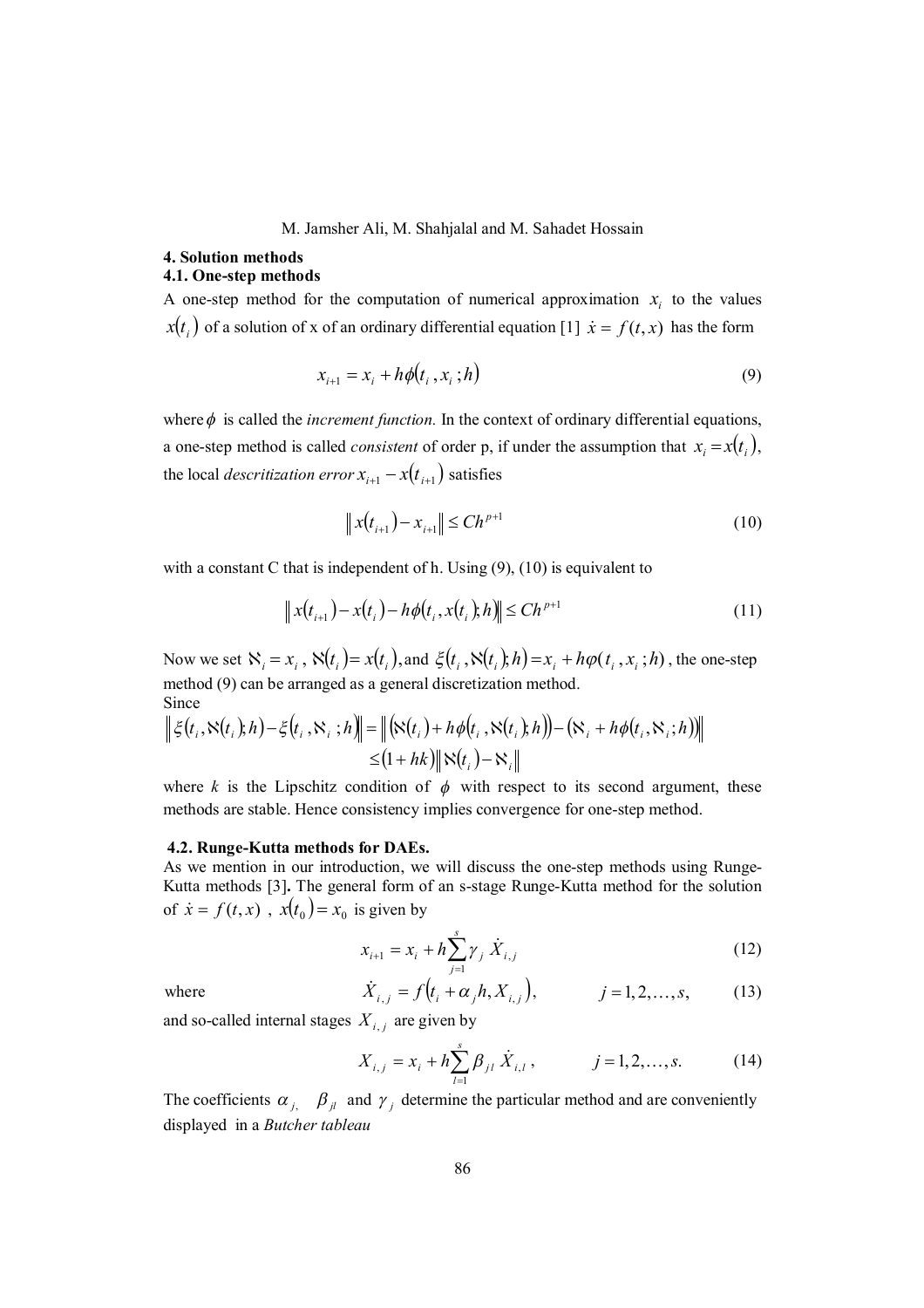$$
\begin{array}{c|c}\nA & B \\
\hline\nC^T\n\end{array}
$$

with  $B = [\beta_{j1}]$ ,  $A = [\alpha_{j}]$ , and  $C = [\gamma_{j}]$ . The coefficients are assumed to be satisfy the condition

$$
\gamma_j = \sum_{l=1}^s \beta_{jl}, \quad j = 1, 2, ..., s,
$$
\n(16)

which implies that the RK method is consistence and invariant regarding autonomization.

**Theorem 4.3.** If the coefficients  $\alpha_{j}$ ,  $\beta_{jl}$  and  $\gamma_{j}$  of the RK method given by (12), (13), and (14) satisfy the conditions

$$
B(p): \sum_{j=1}^{s} \gamma_j \alpha_j^{k-1} = \frac{1}{k}, k = 1, ..., p,
$$
  
\n
$$
C(q): \sum_{l=1}^{s} \beta_{jl} \alpha_l^{k-1} = \frac{1}{k} \alpha_j^{k}, \qquad j = 1, ..., s, \qquad k = 1, ..., q
$$
  
\n
$$
D(r): \sum_{j=1}^{s} \gamma_j \alpha_j^{k-1} \beta_{jl} = \frac{1}{k} \gamma_l (1 - \alpha_l^{k}), \quad l = 1, ..., s, \qquad k = 1, ..., r,
$$
 (17)

with  $p \leq q + r + 1$  and  $p \leq 2q + 2$ , then the method is *consistent* and hence *convergent of order p.* 

Now using the RK methods we can generalize differential-algebraic equations of the form (1) by defining  $x_{i+1}$  as the solution of (12) and (14) together with

$$
F(t_i + \alpha_j h, X_{i,j}, \dot{X}_{i,j}) = 0, \ j = 1, ..., s.
$$
 (18)

Of course, the above relations only define a method if we can show that they define a unique  $x_{i+1}$  with respect to  $x_i$  at least for sufficiently small step size h. If this happens, then we can analyze the convergence properties of the resulting methods. We will do this by considering these methods as general discretization methods.

## **5. The general discretization methods on DAEs.**

Let us consider the linear differential-algebraic equations with constant coefficients

$$
E\dot{x} = Ax + f(t), \quad x(t_0) = x_0.
$$

In this case, the RK method has the form (12), with  $\dot{X}_{i,l}$  obtained using the solution of the linear system

$$
E\dot{X}_{i,j} = AX_{i,j} + f(t_i + \alpha_j h).
$$

Together with equation (14) it becomes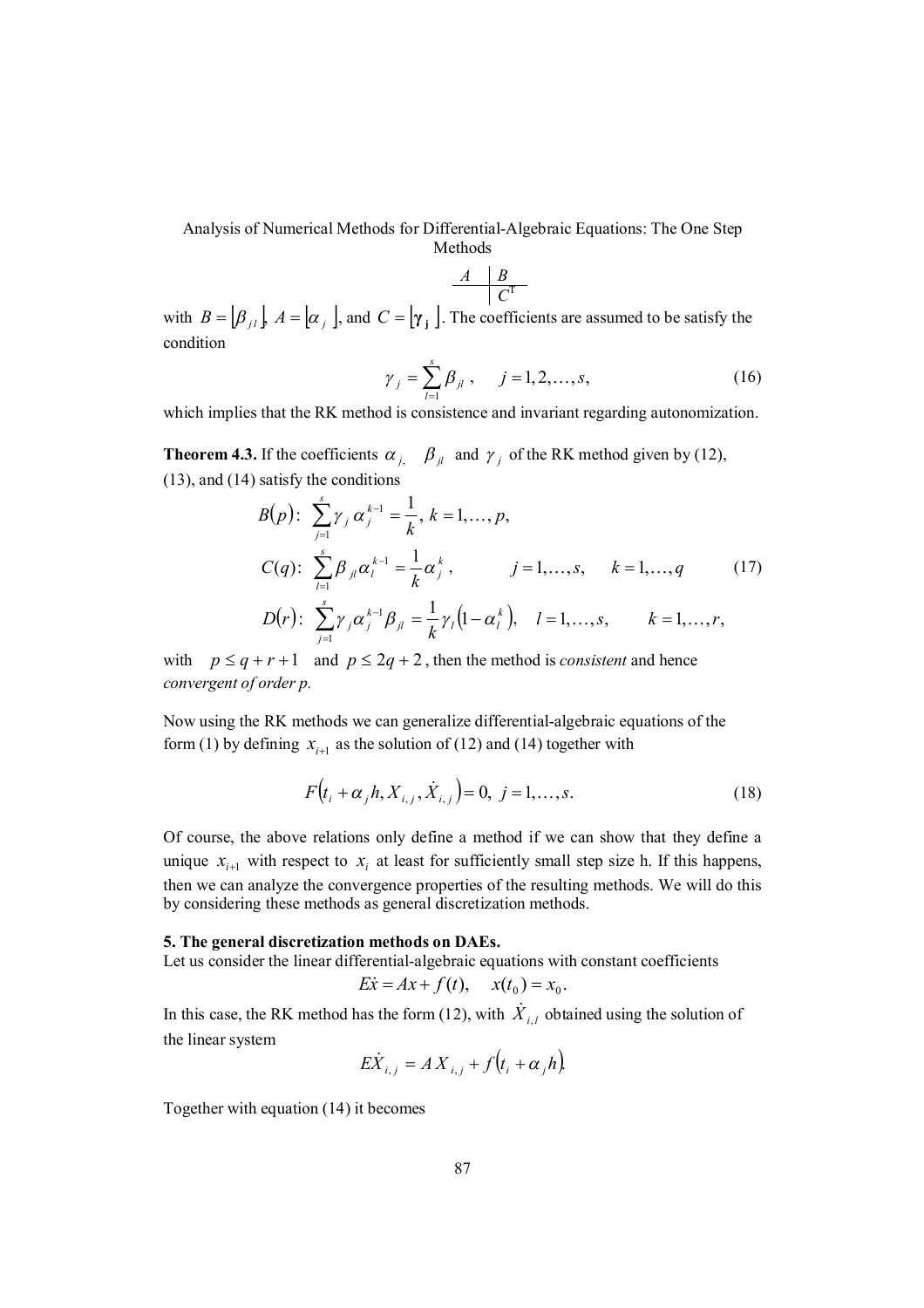$$
E \dot{X}_{i,j} = A \left( x_i + h \sum_{l=1}^{s} \beta_{jl} \dot{X}_{i,l} \right) + f \left( t_i + \alpha_{jl} \right), j = 1, ..., s.
$$
  
\nOr,  $\left( E - h \sum_{l=1}^{s} \beta_{jl} \dot{X}_{i,l} A \right) \dot{X}_{i,j} = A x_i + f \left( t_i + \alpha_{jl} \right)$   
\n
$$
\begin{bmatrix} E - h \beta_{1,l} A & - h \beta_{1,2} A & \dots & - h \beta_{1,s} A \\ -h \beta_{2,l} A & \dots & \dots & \dots \\ \dots & \dots & \dots & \dots \\ \dots & \dots & \dots & \dots \\ -h \beta_{s,l} A & \dots & \dots & - h \beta_{s-1,s} A \\ -h \beta_{s,l} A & \dots & \dots & - h \beta_{s,s-1} A & E - h \beta_{s,s} A \end{bmatrix} \dot{X}_i = Z_i \quad (19)
$$

where

$$
\dot{X}_i = \begin{bmatrix} \dot{X}_{i,1} \\ \dot{X}_{i,2} \\ \dots \\ \dots \\ \dot{X}_{i,s} \end{bmatrix} \quad \text{and} \quad Z_i = \begin{bmatrix} Ax_i + f(t_i + \alpha_1 h) \\ Ax_i + f(t_i + \alpha_2 h) \\ \dots \\ \dots \\ Ax_i + f(t_i + \alpha_s h) \end{bmatrix}.
$$

Using the Kronecker product as introduced at the beginning of the discussion, we can rewrite (19) as

$$
(I_s \otimes E - h \otimes A) \dot{X}_i = Z_i.
$$
 (20)

For non square coefficient matrix E, A this system is not uniquely solvable for arbitrary right hand sides. But even in the square cases, if the pair  $(E, A)$  is not regular, the coefficient matrix in (20) is singular. Therefore, the Pair (*E, A*) should be regular for a well-defined method. Since for (non singular) matrices P, Q of appropriate dimensions

$$
(I_s \otimes P)(I_s \otimes E - h \otimes A)(I_s \otimes Q) = (I_s \otimes PEQ - h \otimes PAQ),
$$

we may assume for the analysis that the pair  $(E, A)$  is Weierstra  $\beta$  canonical form

$$
(E, A) = \left( \begin{bmatrix} I & 0 \\ 0 & N \end{bmatrix}, \begin{bmatrix} J & 0 \\ 0 & I \end{bmatrix} \right),
$$

with *J, N* in Jordan canonical form and *N* is nilpotent. We can now separate the system into two subsystems, one a differential part and another is an algebraic part. The RK methods are well studied for ordinary differential equations. For this reason we will consider the algebraic part, i.e., the nilpotent part of the form

$$
N\dot{x} = x + f(t). \tag{21}
$$

Furthermore, since *J* is in Jordan canonical form, the system again can be separated. Thus, for the analysis, we may assume that *N* in (21) consist of a single nilpotent Jordan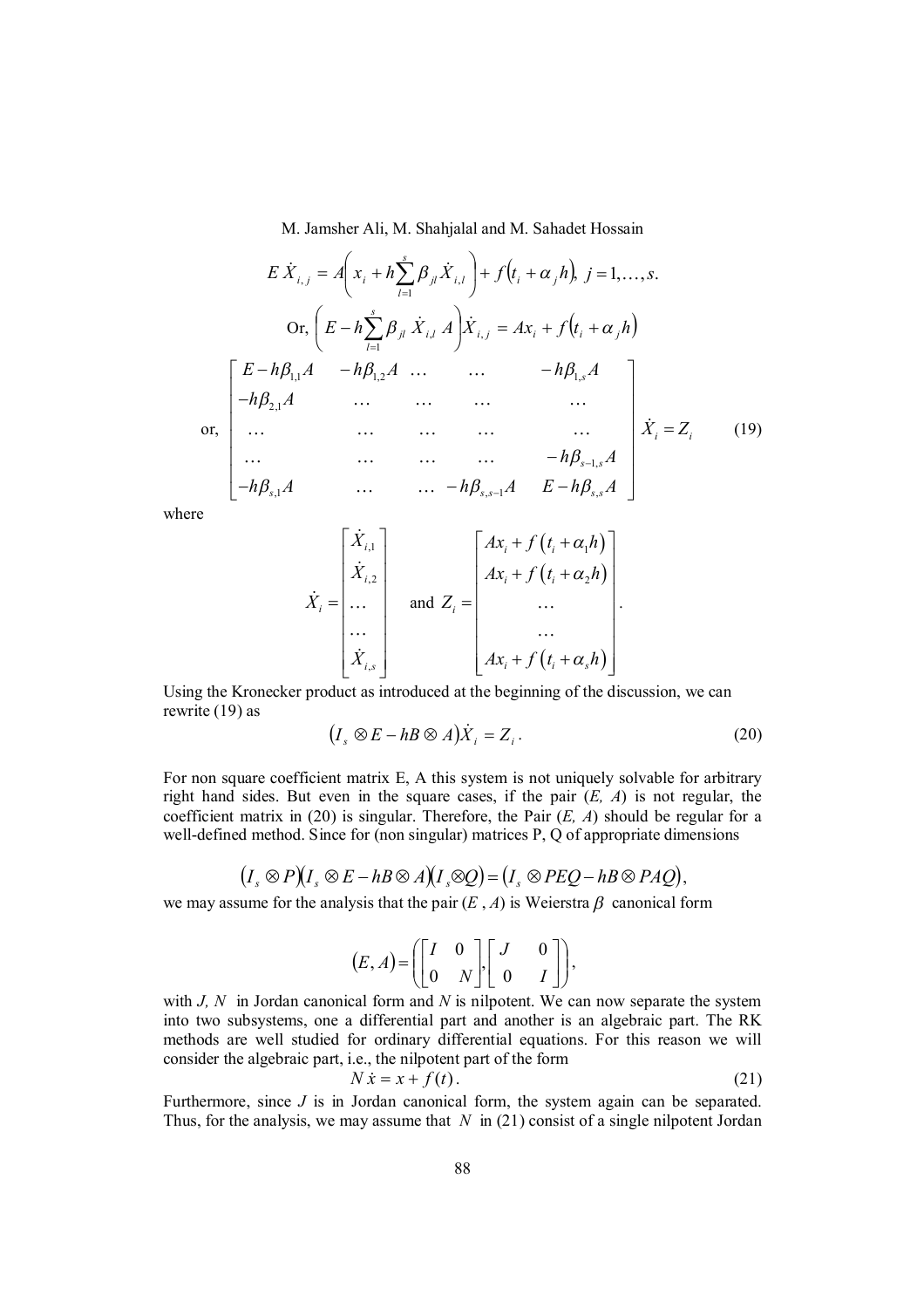block of size v. We know that the solution of  $x = -\sum_{i=1}^{y-1} N^{i} f^{(i)}$  $=$  $=$   $-$ 1  $\boldsymbol{0}$ *v j*  $x = -\sum_{i} N^{i} f^{(i)}$ , independent of any initial values.

In this case the linear system (20) has the form

$$
(I_s \otimes N - h \otimes I_v) \dot{X}_i = Z_i.
$$
 (22)

Using the perfect shuffle matrix Π of Lemma 1, we find that

$$
\Pi^{T}\left(I_{s} \otimes N - hB \otimes I_{\nu}\right)\Pi = N \otimes I_{s} - I_{\nu} \otimes hB = \begin{bmatrix} -hB & I_{s} & \dots \\ \dots & & & \\ \dots & \dots & I_{s} \\ \dots & \dots & -hB \end{bmatrix}.
$$
 (23)

Hence, to obtain a reasonable method, it is necessary that *B* is nonsingular, which implies that we are restricted to *implicit Runge-Kutta methods*. We now have the following theorem for the local order condition.

**Theorem 5.1.** Consider the differential-algebraic equation (21) with  $v = \text{ind}(N, I)$ . Apply a RK method with coefficients *A*, *B*, and *C*, and assume that *B* is invertible. If  $k_i \in N$ ,  $j = 1, 2, ..., v$ , exist such that

$$
\gamma^T B^{-k} e = \gamma^T B^{-j} \alpha^{j-k} / (j-k)!, \qquad k = 1, 2, ..., j-1,
$$
  
\n
$$
\gamma^T B^{-j} \alpha^k = k! / (k-j+1)!, \qquad k = j, j+1, ..., k_j,
$$
\n(24)

where  $e = [1, ..., 1]^T$  of appropriate *size* and  $\alpha^j = [\alpha_1^j, ..., \alpha_s^j]$ , then the *local error satisfies* 

$$
x(t_{i+1}) - x_{i+1} = O\left(h^{k_{\nu} - \nu + 2}\right) + O\left(h^{k_{\nu-1} - \nu + 3}\right) + \dots + O\left(h^{k_1 + 1}\right)
$$
 (25)

An important class of Runge-Kutta methods for differential-algebraic equations is socalled *stiffly accurate* [2] *Runge-Kutta* methods. These are defined to satisfy  $\gamma_i = \beta_{si}$  for all  $j = 1, ..., s$ . Writing this as  $\gamma^T = e_s^T B$  with  $e_s^T = [0 \dots 0 \quad 1]^T$  $e_s^T = \begin{bmatrix} 0 & \dots & 0 & 1 \end{bmatrix}^T$  of appropriate size, we then obtain from (16) that  $\alpha_s = e_s^T B e = \lambda^T e$ . Since  $\lambda^T e = 1$  for consistent Runge-Kutta methods, it follows that  $\alpha_s = 1$ . Moreover, we get that  $\gamma^T B^{-1} e = e_s^T e = 1$ , implying that  $k_1$  in (24) is infinite. Hence, the methods show that the regular linear differential-algebraic equations with constants coefficients and the ordinary differential equation have the same order of consistency.

**Theorem 5.2.** Consider a Runge-Kutta method consisting of (12), (14), and (19) with invertible B applied to a linear differential-algebraic equation with constant coefficient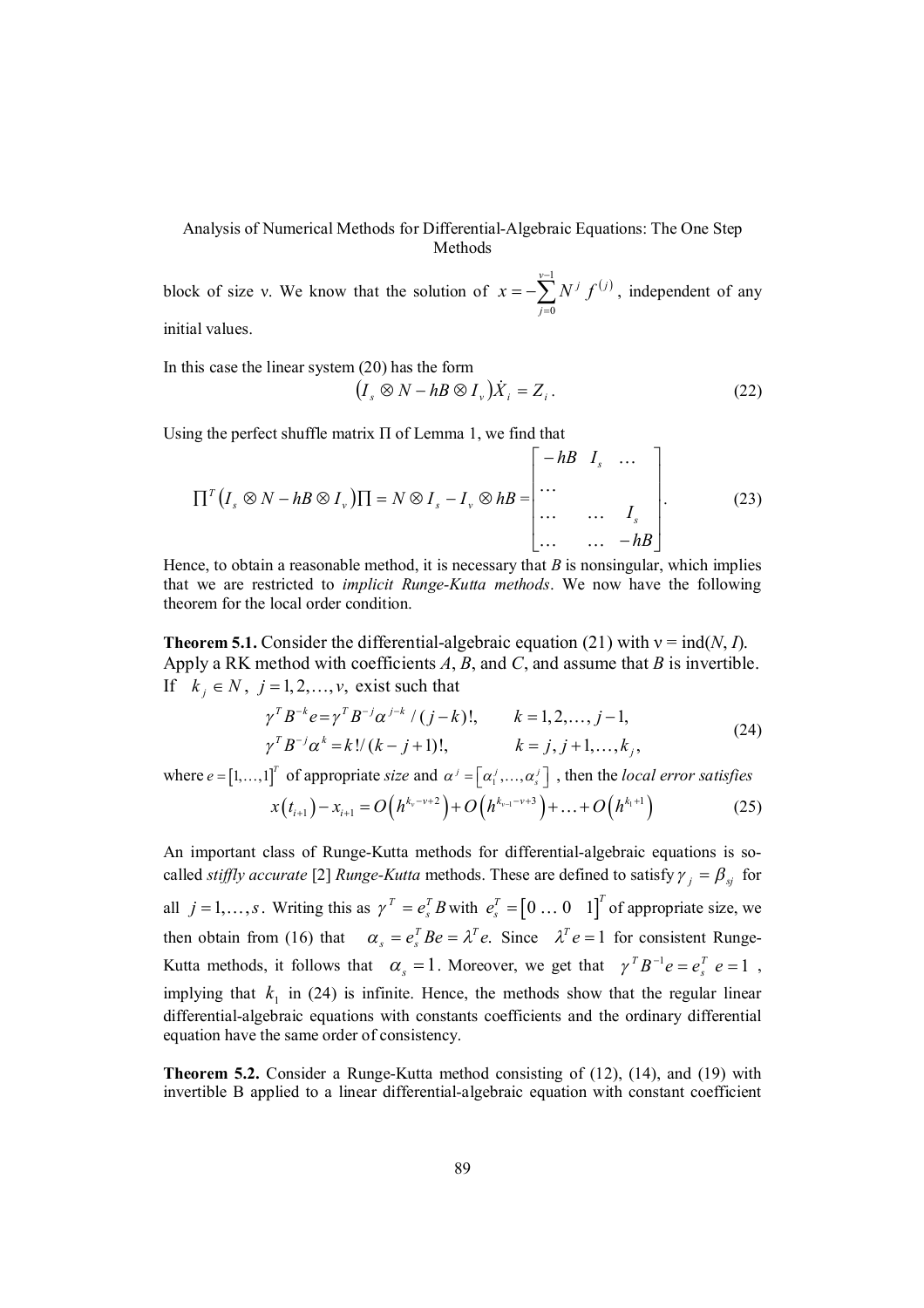[4] of the form  $E\dot{x} = Ax + f(t)$ ,  $x(t_0) = x_0$  with a regular pair (*E*, *A*) and  $v = ind(E, A)$ . Furthermore, let,  $k_j \ge j$ ,  $j = 1, ..., v$ , according to Theorem 3, and let  $\left|1 - \gamma^T B^{-1} e\right| < 1.$  (26)

Then the Runge-Kutta method is convergent of order

$$
\min_{1 \le j \le v} \{p, k_j - v + 2\},\tag{27}
$$

where p is the order of the method when applied to ordinary differential equations.

**Theorem 5.2.** Shows that, even if the RK method satisfies (26) it is not stable in the sense of definition of *direct discretization method* for higher index problems, i.e. for problems with  $v > 1$ . A related effect is that the RK method may lead to an unstable recursion for the numerical solutions  $x_j$ . We will make this fact easier with the following example.

#### **6. Example**

Consider the linear differential-algebraic equation

$$
\begin{bmatrix} 0 & 0 \ 1 & \eta t \end{bmatrix} \begin{bmatrix} \dot{x}_1 \\ \dot{x}_2 \end{bmatrix} = \begin{bmatrix} -1 & -\eta t \\ 0 & -(1+\eta) \end{bmatrix} \begin{bmatrix} x_1 \\ x_2 \end{bmatrix} + \begin{bmatrix} f_1(t) \\ f_2(t) \end{bmatrix}
$$
(28)

with a parameter  $\eta \in \mathfrak{R}$ .

We solve the problem performing a change of basis via

$$
x = T\tilde{x} \tag{29}
$$

where

$$
x = \begin{bmatrix} x_1 \\ x_2 \end{bmatrix}, T = \begin{bmatrix} -\eta t & 1 \\ 1 & 0 \end{bmatrix}, \text{ and } \widetilde{x} = \begin{bmatrix} \widetilde{x}_1 \\ \widetilde{x}_2 \end{bmatrix}, \text{ for } \eta \in \mathfrak{R}.
$$

Now from (29), we get

$$
\dot{x} = \dot{T} \,\,\widetilde{x} + T \,\,\dot{\widetilde{x}}
$$

Therefore, the differential-algebraic equation  $E \dot{x} = Ax + f(t)$  has the form

$$
E(\dot{T}\tilde{x} + T\dot{\tilde{x}}) = A(T\tilde{x}) + f(t)
$$
  
Or, 
$$
(ET)\dot{\tilde{x}} = (AT - E\dot{T})\tilde{x} + f(t)
$$
 (30)

Here, we have

$$
E = \begin{bmatrix} 0 & 0 \\ 1 & \eta t \end{bmatrix}, \quad \dot{T} = \begin{bmatrix} -\eta & 0 \\ 0 & 0 \end{bmatrix}
$$

A simple computation shows that

$$
ET = \begin{bmatrix} 0 & 0 \\ 1 & \eta t \end{bmatrix} \begin{bmatrix} -\eta t & 1 \\ 1 & 0 \end{bmatrix} = \begin{bmatrix} 0 & 0 \\ 0 & 1 \end{bmatrix}
$$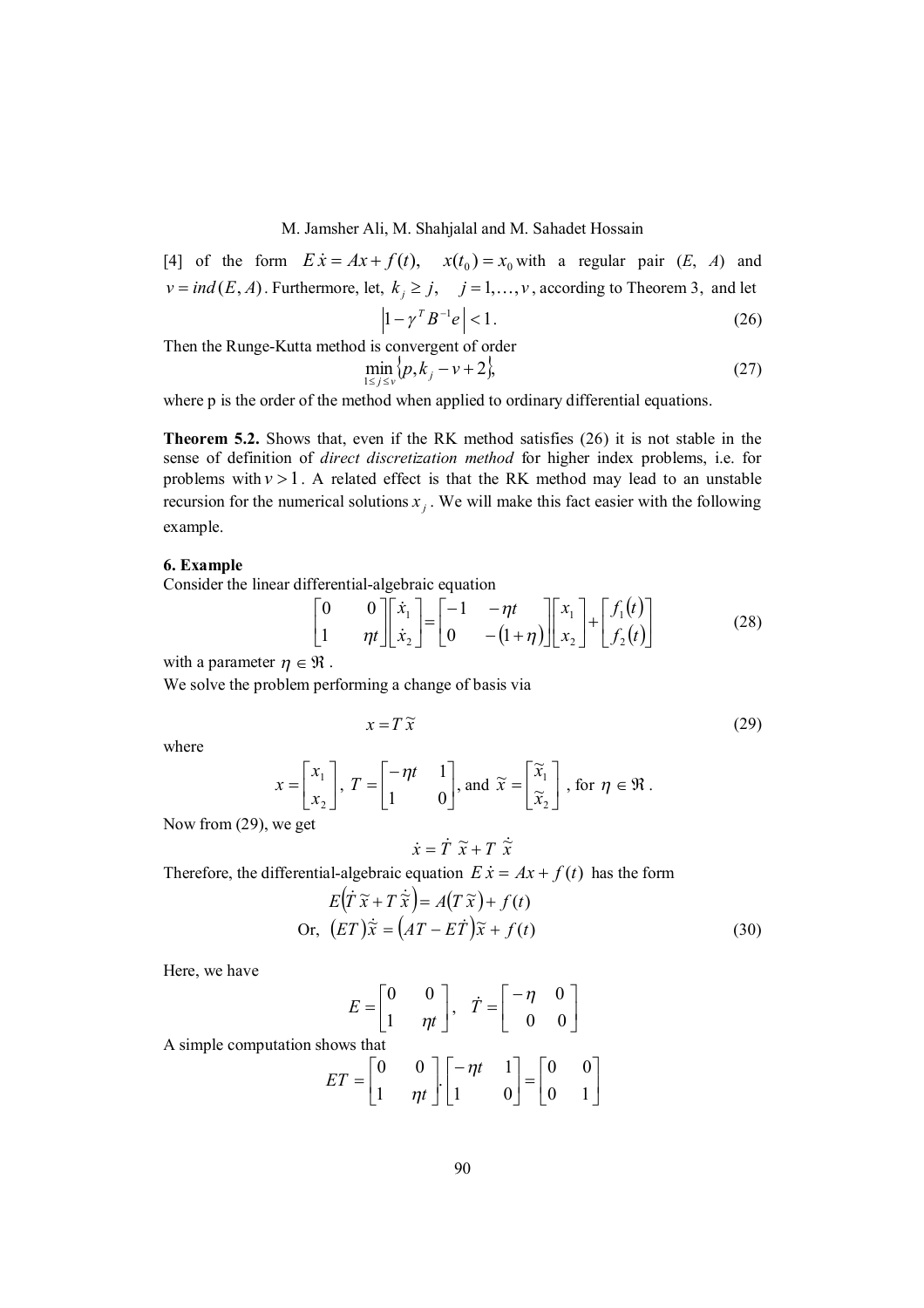$$
E\dot{T} = \begin{bmatrix} 0 & 0 \\ 1 & \eta t \end{bmatrix} \begin{bmatrix} -\eta & 1 \\ 1 & 0 \end{bmatrix} = \begin{bmatrix} 0 & 0 \\ -\eta & 0 \end{bmatrix}, \text{ and}
$$

$$
AT = \begin{bmatrix} -1 & -\eta t \\ 0 & -(1+\eta) \end{bmatrix} \begin{bmatrix} -\eta t & 1 \\ 1 & 0 \end{bmatrix} = \begin{bmatrix} 0 & -1 \\ -(1+\eta) & 0 \end{bmatrix}
$$

Hence,

$$
AT - E\dot{T} = \begin{bmatrix} 0 & -1 \\ -1 & 0 \end{bmatrix}.
$$

Substituting these values in (30), we get an equivalent constant coefficient system

$$
\begin{bmatrix} 0 & 0 \\ 0 & 1 \end{bmatrix} \begin{bmatrix} \dot{\tilde{\mathbf{x}}}_1 \\ \dot{\tilde{\mathbf{x}}}_2 \end{bmatrix} = \begin{bmatrix} 0 & -1 \\ -1 & 0 \end{bmatrix} \begin{bmatrix} \tilde{\mathbf{x}}_1 \\ \tilde{\mathbf{x}}_2 \end{bmatrix} + \begin{bmatrix} f_1(t) \\ f_2(t) \end{bmatrix}.
$$
 (31)

Obviously, (31) and thus (28) has the strangeness index  $\mu = 1$  independent of  $\eta$ . Now, from (31) we get

$$
\begin{cases}\n0 = -\tilde{x}_2 + f_1(t) \\
\dot{\tilde{x}}_2 = -\tilde{x}_1 + f_2(t)\n\end{cases}\n\text{Or, } \begin{cases}\n\tilde{x}_2 = f_1(t) \\
\tilde{x}_1 = f_2(t) - \dot{\tilde{x}}_2 = f_2(t) - \dot{f}_1(t)\n\end{cases} (32)
$$

Therefore, the system (28) together with (29) and (32) gives

$$
\begin{bmatrix} x_1 \\ x_2 \end{bmatrix} = \begin{bmatrix} -\eta t & 1 \\ 1 & 0 \end{bmatrix} \begin{bmatrix} f_2(t) - \dot{f}_1(t) \\ f_1(t) \end{bmatrix} + \begin{bmatrix} f_1(t) \\ f_2(t) \end{bmatrix}.
$$

Solving the above system, we have

$$
\begin{bmatrix} x_1(t) \\ x_2(t) \end{bmatrix} = \begin{bmatrix} f_1(t) - \eta t \left( f_2(t) - \dot{f}_1(t) \right) \\ f_2(t) - \dot{f}_1(t) \end{bmatrix} + \begin{bmatrix} f_1(t) \\ f_2(t) \end{bmatrix}
$$
(33)

without specifying any initial values

Now we will apply the Implicit Euler method on system (28).The system (28) can be written as

$$
0 = x_1(t) - \eta t x_2(t) + f_1(t),
$$
  
\n
$$
\dot{x}_1(t) + \eta t \dot{x}_2(t) = -(1 + \eta) x_2(t) + f_2(t).
$$
\n(34)

Applying the implicit Euler method gives

$$
0 = x_{1,i+1} - \eta t_{i+1} x_{2,i+1} + f_1(t_{i+1}),
$$
  

$$
\frac{1}{h} (x_{1,i+1} - x_{1,i}) + \eta t_{i+1} \frac{1}{h} (x_{2,i+1} - x_{2,i}) = -(1 + \eta) x_{2,i+1} + f_2(t_{i+1}).
$$

We solve the first equation in two consecutive steps  $x_{1,i}$  and  $x_{1,i+1}$  as follows

$$
\eta t_{i+1} x_{2,i+1} = -x_{1,i+1} + f_1(t_{i+1})
$$
, and  $x_{1,i} = -\eta t_i x_{2,i} + f_1(t_i)$